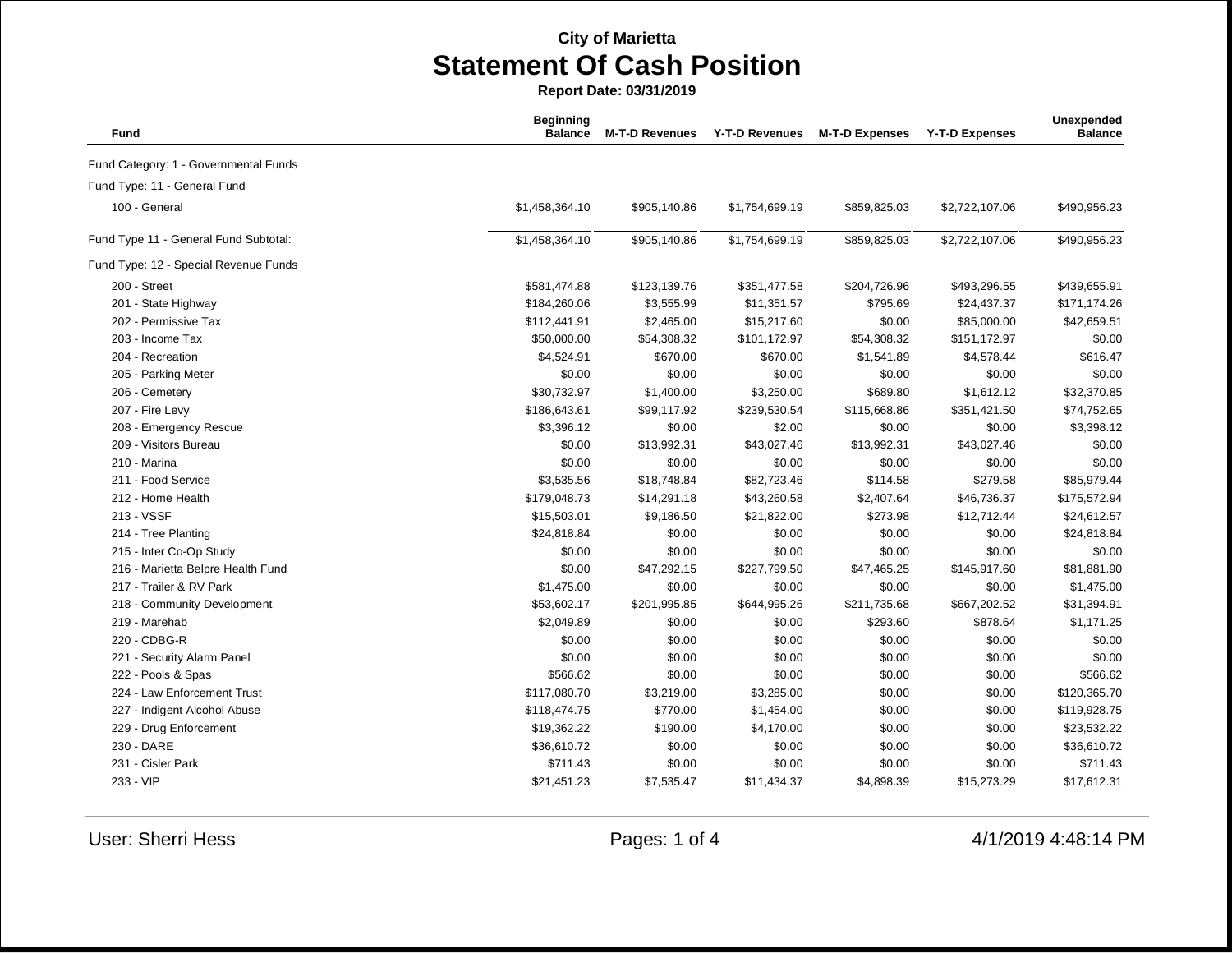| <b>Fund</b>                                    | <b>Beginning</b><br><b>Balance</b> | <b>M-T-D Revenues</b> |                | Y-T-D Revenues M-T-D Expenses | <b>Y-T-D Expenses</b> | Unexpended<br><b>Balance</b> |
|------------------------------------------------|------------------------------------|-----------------------|----------------|-------------------------------|-----------------------|------------------------------|
| 236 - FEMA                                     | \$0.00                             | \$0.00                | \$0.00         | \$0.00                        | \$0.00                | \$0.00                       |
| 239 - Court Computer                           | \$165,393.64                       | \$4,639.85            | \$13,913.40    | \$483.88                      | \$25,060.73           | \$154,246.31                 |
| 240 - Court Capital                            | \$298,085.08                       | \$14,734.74           | \$44,309.50    | \$0.00                        | \$3,101.77            | \$339,292.81                 |
| 241 - Utility Line Relocation                  | \$7,571.24                         | \$0.00                | \$0.00         | \$0.00                        | \$0.00                | \$7,571.24                   |
| 243 - Domestic Violence                        | \$21,773.59                        | \$0.00                | \$8,898.49     | \$3,951.80                    | \$6,619.26            | \$24,052.82                  |
| 246 - Traffic Signals                          | \$0.00                             | \$0.00                | \$0.00         | \$0.00                        | \$0.00                | \$0.00                       |
| 249 - Community Corrections                    | \$4,203.80                         | \$0.00                | \$49,479.25    | \$15,870.06                   | \$47,856.39           | \$5,826.66                   |
| 250 - Marietta Harbor                          | \$737.95                           | \$0.00                | \$0.00         | \$0.00                        | \$0.00                | \$737.95                     |
| 256 - Lazy River                               | \$0.00                             | \$0.00                | \$0.00         | \$0.00                        | \$0.00                | \$0.00                       |
| 257 - Gutberlet Armory                         | \$0.00                             | \$0.00                | \$0.00         | \$0.00                        | \$0.00                | \$0.00                       |
| 258 - Police Training                          | \$23,004.89                        | \$0.00                | \$0.00         | \$0.00                        | \$0.00                | \$23,004.89                  |
| 259 - Home Sewage                              | \$0.00                             | \$0.00                | \$0.00         | \$0.00                        | \$0.00                | \$0.00                       |
| 260 - Utility Conservation                     | \$9,882.10                         | \$0.00                | \$0.00         | \$0.00                        | \$0.00                | \$9,882.10                   |
| 261 - Employee Payroll Reserve                 | \$0.00                             | \$0.00                | \$0.00         | \$0.00                        | \$0.00                | \$0.00                       |
| 262 - Local Indigent Drivers                   | \$61,863.28                        | \$1,321.73            | \$3,608.34     | \$0.00                        | \$0.00                | \$65,471.62                  |
| 263 - Recovery-JAG                             | \$0.00                             | \$0.00                | \$0.00         | \$0.00                        | \$0.00                | \$0.00                       |
| 264 - Neighborhood Stabilization               | \$0.00                             | \$0.00                | \$0.00         | \$0.00                        | \$0.00                | \$0.00                       |
| 265 - Court Security Fund                      | \$919.00                           | \$1,139.00            | \$3,473.00     | \$0.00                        | \$0.00                | \$4,392.00                   |
| 266 - Court Probation Services                 | \$47,833.89                        | \$19,414.50           | \$51,468.85    | \$14,036.12                   | \$40,645.73           | \$58,657.01                  |
| 267 - Court Prob Impr & Incentive              | \$133,109.58                       | \$0.00                | \$30,240.75    | \$14,969.55                   | \$46,590.45           | \$116,759.88                 |
| 268 - Integrated Case Mgt Fund                 | \$0.00                             | \$0.00                | \$0.00         | \$0.00                        | \$0.00                | \$0.00                       |
| 269 - Parking Lot Fund                         | \$226,868.22                       | \$5,955.00            | \$17,995.00    | \$1,687.78                    | \$4,023.27            | \$240,839.95                 |
| 270 - Mtta Comm Center at The Armory           | \$13,477.48                        | \$46.10               | \$7,696.10     | \$3,131.39                    | \$9,966.63            | \$11,206.95                  |
| 271 - Gold Star Park Fund                      | \$8,403.51                         | \$0.00                | \$1,450.00     | \$0.00                        | \$4,208.94            | \$5,644.57                   |
| 272 - Start Westward Monument Fund             | \$0.00                             | \$0.00                | \$0.00         | \$0.00                        | \$0.00                | \$0.00                       |
| Fund Type 12 - Special Revenue Funds Subtotal: | \$2,770,892.58                     | \$649,129.21          | \$2,039,176.57 | \$713,043.53                  | \$2,231,620.02        | \$2,578,449.13               |
| Fund Type: 13 - Debt Service Funds             |                                    |                       |                |                               |                       |                              |
| 300 - Bond & Note                              | \$89,951.73                        | \$0.00                | \$0.00         | \$0.00                        | \$0.00                | \$89,951.73                  |
| Fund Type 13 - Debt Service Funds Subtotal:    | \$89,951.73                        | \$0.00                | \$0.00         | \$0.00                        | \$0.00                | \$89,951.73                  |
| Fund Type: 14 - Capitol Project Funds          |                                    |                       |                |                               |                       |                              |
| 400 - Capital Improvement                      | \$678,270.90                       | \$150,961.01          | \$199,675.20   | \$65,240.17                   | \$202,226.17          | \$675,719.93                 |
| 406 - Water Construction                       | \$0.00                             | \$0.00                | \$0.00         | \$0.00                        | \$0.00                | \$0.00                       |
| 410 - Bike Path                                | \$0.00                             | \$0.00                | \$0.00         | \$0.00                        | \$0.00                | \$0.00                       |
| 415 - Access Road                              | \$3,639.00                         | \$0.00                | \$0.00         | \$0.00                        | \$0.00                | \$3,639.00                   |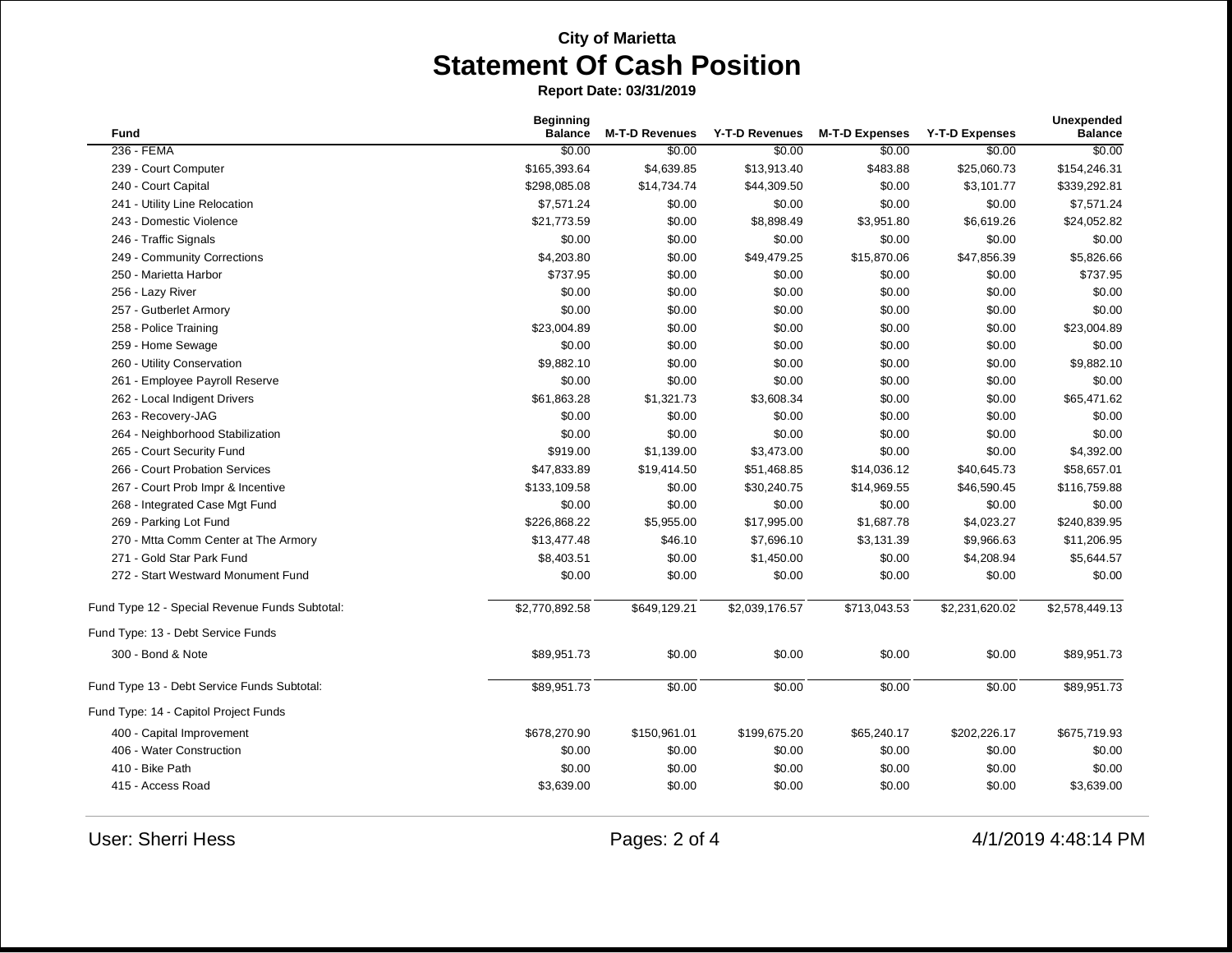| Fund                                            | <b>Beginning</b><br><b>Balance</b> | <b>M-T-D Revenues</b> | Y-T-D Revenues | <b>M-T-D Expenses</b> | <b>Y-T-D Expenses</b> | <b>Unexpended</b><br><b>Balance</b> |
|-------------------------------------------------|------------------------------------|-----------------------|----------------|-----------------------|-----------------------|-------------------------------------|
| 416 - St Rt 7 TIF                               | \$0.00                             | \$0.00                | \$0.00         | \$0.00                | \$0.00                | \$0.00                              |
| 418 - WW Facilities Up-Grade                    | \$381,648.75                       | \$25,993.53           | \$55,806.82    | \$25,993.53           | \$53,610.82           | \$383,844.75                        |
| 419 - Aquatic Center                            | \$0.00                             | \$0.00                | \$0.00         | \$0.00                | \$0.00                | \$0.00                              |
| 420 - Armory Community Foundation               | \$0.00                             | \$0.00                | \$23,236.47    | \$0.00                | \$23,236.47           | \$0.00                              |
| 421 - 1st Colony TIF                            | \$0.00                             | \$0.00                | \$0.00         | \$0.00                | \$0.00                | \$0.00                              |
| 429 - Armory Cultural Facilities Gym            | \$4,354.09                         | \$20,031.52           | \$46,831.52    | \$21,577.97           | \$49,961.18           | \$1,224.43                          |
| 430 - Fire Income Tax Fund .10                  | \$0.00                             | \$40,785.24           | \$89,499.43    | \$0.00                | \$0.00                | \$89,499.43                         |
| 431 - Street Income Tax Fund .05                | \$0.00                             | \$20,392.62           | \$44,749.72    | \$0.00                | \$0.00                | \$44,749.72                         |
| Fund Type 14 - Capitol Project Funds Subtotal:  | \$1,067,912.74                     | \$258,163.92          | \$459,799.16   | \$112,811.67          | \$329,034.64          | \$1,198,677.26                      |
| Fund Category 1 - Governmental Funds Subtotal:  | \$5,387,121.15                     | \$1,812,433.99        | \$4,253,674.92 | \$1,685,680.23        | \$5,282,761.72        | \$4,358,034.35                      |
| Fund Category: 2 - Proprietary Funds            |                                    |                       |                |                       |                       |                                     |
| Fund Type: 21 - Enterprise Funds                |                                    |                       |                |                       |                       |                                     |
| 500 - Water                                     | \$2,970,248.36                     | \$307,883.95          | \$989,372.75   | \$266,788.20          | \$694,460.97          | \$3,265,160.14                      |
| 501 - Sewer                                     | \$4,496,269.86                     | \$483,820.48          | \$1,312,222.53 | \$291,081.03          | \$723,725.59          | \$5,084,766.80                      |
| 502 - Water Deposit Guarantee                   | \$108,979.88                       | \$0.00                | \$0.00         | \$0.00                | \$0.00                | \$108,979.88                        |
| 503 - Sanitary Sewer Surplus                    | \$0.00                             | \$0.00                | \$0.00         | \$0.00                | \$0.00                | \$0.00                              |
| 504 - Sewer Replacement                         | \$715,714.28                       | \$0.00                | \$0.00         | \$0.00                | \$0.00                | \$715,714.28                        |
| 505 - Water Replacement                         | \$250,000.00                       | \$0.00                | \$0.00         | \$0.00                | \$0.00                | \$250,000.00                        |
| 506 - Utility Reserve                           | \$0.00                             | \$0.00                | \$0.00         | \$0.00                | \$0.00                | \$0.00                              |
| Fund Type 21 - Enterprise Funds Subtotal:       | \$8,541,212.38                     | \$791,704.43          | \$2,301,595.28 | \$557,869.23          | \$1,418,186.56        | \$9,424,621.10                      |
| Fund Category 2 - Proprietary Funds Subtotal:   | \$8,541,212.38                     | \$791,704.43          | \$2,301,595.28 | \$557,869.23          | \$1,418,186.56        | \$9,424,621.10                      |
| Fund Category: 3 - Fiduciary Funds              |                                    |                       |                |                       |                       |                                     |
| Fund Type: 32 - Investment Trust Funds          |                                    |                       |                |                       |                       |                                     |
| 750 - Cemetery Trust                            | \$166,459.37                       | \$0.00                | \$350.00       | \$0.00                | \$0.00                | \$166,809.37                        |
| Fund Type 32 - Investment Trust Funds Subtotal: | \$166,459.37                       | \$0.00                | \$350.00       | \$0.00                | \$0.00                | \$166,809.37                        |
| Fund Type: 34 - Agency Funds                    |                                    |                       |                |                       |                       |                                     |
| 702 - Veterans Memorial                         | \$911.17                           | \$0.00                | \$0.00         | \$0.00                | \$0.00                | \$911.17                            |
| 703 - Un-Claimed Money                          | \$10,249.11                        | \$0.00                | \$166.61       | \$0.00                | \$0.00                | \$10,415.72                         |
| Fund Type 34 - Agency Funds Subtotal:           | \$11,160.28                        | \$0.00                | \$166.61       | \$0.00                | \$0.00                | \$11,326.89                         |
| <b>User: Sherri Hess</b>                        |                                    | Pages: 3 of 4         |                |                       |                       | 4/1/2019 4:48:14 PM                 |